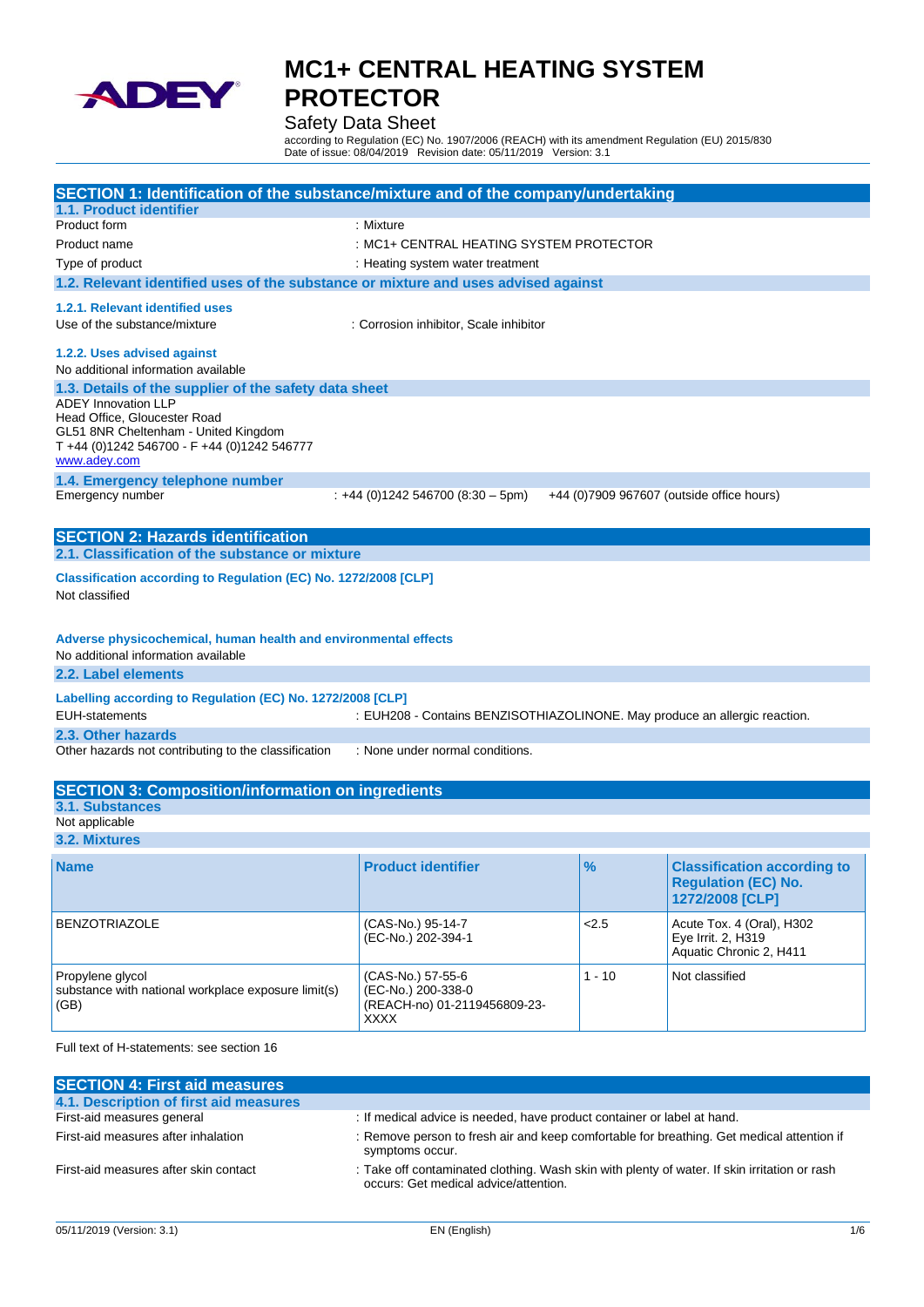## Safety Data Sheet

according to Regulation (EC) No. 1907/2006 (REACH) with its amendment Regulation (EU) 2015/830

| First-aid measures after eye contact                             | : Rinse cautiously with water for several minutes. Remove contact lenses, if present and<br>easy to do. Continue rinsing. If eye irritation persists: Get medical advice/attention. |
|------------------------------------------------------------------|-------------------------------------------------------------------------------------------------------------------------------------------------------------------------------------|
| First-aid measures after ingestion                               | : Rinse mouth. Do not induce vomiting. Get medical advice/attention.                                                                                                                |
| 4.2. Most important symptoms and effects, both acute and delayed |                                                                                                                                                                                     |
| Symptoms/effects after inhalation                                | : In high concentrations, vapours may irritate throat and respiratory system and cause<br>coughing.                                                                                 |
| Symptoms/effects after skin contact                              | : May cause an allergic skin reaction. irritation (itching, redness, blistering).                                                                                                   |
| Symptoms/effects after eye contact                               | : May cause slight irritation.                                                                                                                                                      |
| Symptoms/effects after ingestion                                 | : May cause gastrointestinal irritation, nausea, vomiting and diarrhoea.                                                                                                            |
|                                                                  | 4.3. Indication of any immediate medical attention and special treatment needed                                                                                                     |

Treat symptomatically.

| <b>SECTION 5: Firefighting measures</b>                                  |                                                                                                                                             |
|--------------------------------------------------------------------------|---------------------------------------------------------------------------------------------------------------------------------------------|
| 5.1. Extinguishing media                                                 |                                                                                                                                             |
| Suitable extinguishing media                                             | : Use extinguishing media appropriate for surrounding fire.                                                                                 |
| 5.2. Special hazards arising from the substance or mixture               |                                                                                                                                             |
| Fire hazard                                                              | : The product is not flammable.                                                                                                             |
| <b>Explosion hazard</b>                                                  | : Product is not explosive.                                                                                                                 |
| Reactivity in case of fire                                               | : Not known.                                                                                                                                |
| Hazardous decomposition products in case of fire                         | : Toxic fumes may be released.                                                                                                              |
| 5.3. Advice for firefighters                                             |                                                                                                                                             |
| Precautionary measures fire                                              | : No special measures required.                                                                                                             |
| Firefighting instructions                                                | : Use extinguishing media appropriate for surrounding fire.                                                                                 |
| Protection during firefighting                                           | : Do not attempt to take action without suitable protective equipment. Self-contained<br>breathing apparatus. Complete protective clothing. |
| Other information                                                        | : The product is not flammable.                                                                                                             |
|                                                                          |                                                                                                                                             |
| <b>SECTION 6: Accidental release measures</b>                            |                                                                                                                                             |
| 6.1. Personal precautions, protective equipment and emergency procedures |                                                                                                                                             |
| General measures                                                         | : Avoid release to the environment.                                                                                                         |
| 6.1.1. For non-emergency personnel                                       |                                                                                                                                             |
| Protective equipment                                                     | : Wear recommended personal protective equipment. For further information refer to section<br>8: "Exposure controls/personal protection".   |

| Emergency procedures                                      | : Ventilate spillage area. Stop leak if safe to do so. Avoid contact with skin and eyes.                                                                 |
|-----------------------------------------------------------|----------------------------------------------------------------------------------------------------------------------------------------------------------|
| 6.1.2. For emergency responders                           |                                                                                                                                                          |
| Protective equipment                                      | : Wear recommended personal protective equipment. For further information refer to section<br>8: "Exposure controls/personal protection".                |
| Emergency procedures                                      | : Ventilate area. Stop leak if safe to do so. Avoid contact with skin and eyes.                                                                          |
| <b>6.2. Environmental precautions</b>                     |                                                                                                                                                          |
| Avoid release to the environment.                         |                                                                                                                                                          |
| 6.3. Methods and material for containment and cleaning up |                                                                                                                                                          |
| For containment                                           | : Collect spillage.                                                                                                                                      |
| Methods for cleaning up                                   | : Take up liquid spill into absorbent material. Place in a suitable container for disposal in<br>accordance with the waste regulations (see Section 13). |
| Other information                                         | : Dispose of in accordance with relevant local regulations. This material and its container                                                              |

### **6.4. Reference to other sections**

For further information refer to section 8: "Exposure controls/personal protection". For disposal of solid materials or residues refer to section 13 : "Disposal considerations".

must be disposed of as hazardous waste.

| <b>SECTION 7: Handling and storage</b>                            |                                                                                                                         |
|-------------------------------------------------------------------|-------------------------------------------------------------------------------------------------------------------------|
| 7.1. Precautions for safe handling                                |                                                                                                                         |
| Precautions for safe handling                                     | : Ensure adequate ventilation. Wear personal protective equipment. Avoid contact with skin<br>and eyes.                 |
| Hygiene measures                                                  | : Always wash hands after handling the product. Do not eat, drink or smoke when using this<br>product.                  |
| 7.2. Conditions for safe storage, including any incompatibilities |                                                                                                                         |
| Storage conditions                                                | : Store in a well-ventilated place. Keep cool. Keep out of reach of children. Keep container<br>closed when not in use. |
| Incompatible materials                                            | : Strong acids. Strong oxidizing agents.                                                                                |
| Storage area                                                      | : Store in a well-ventilated place.                                                                                     |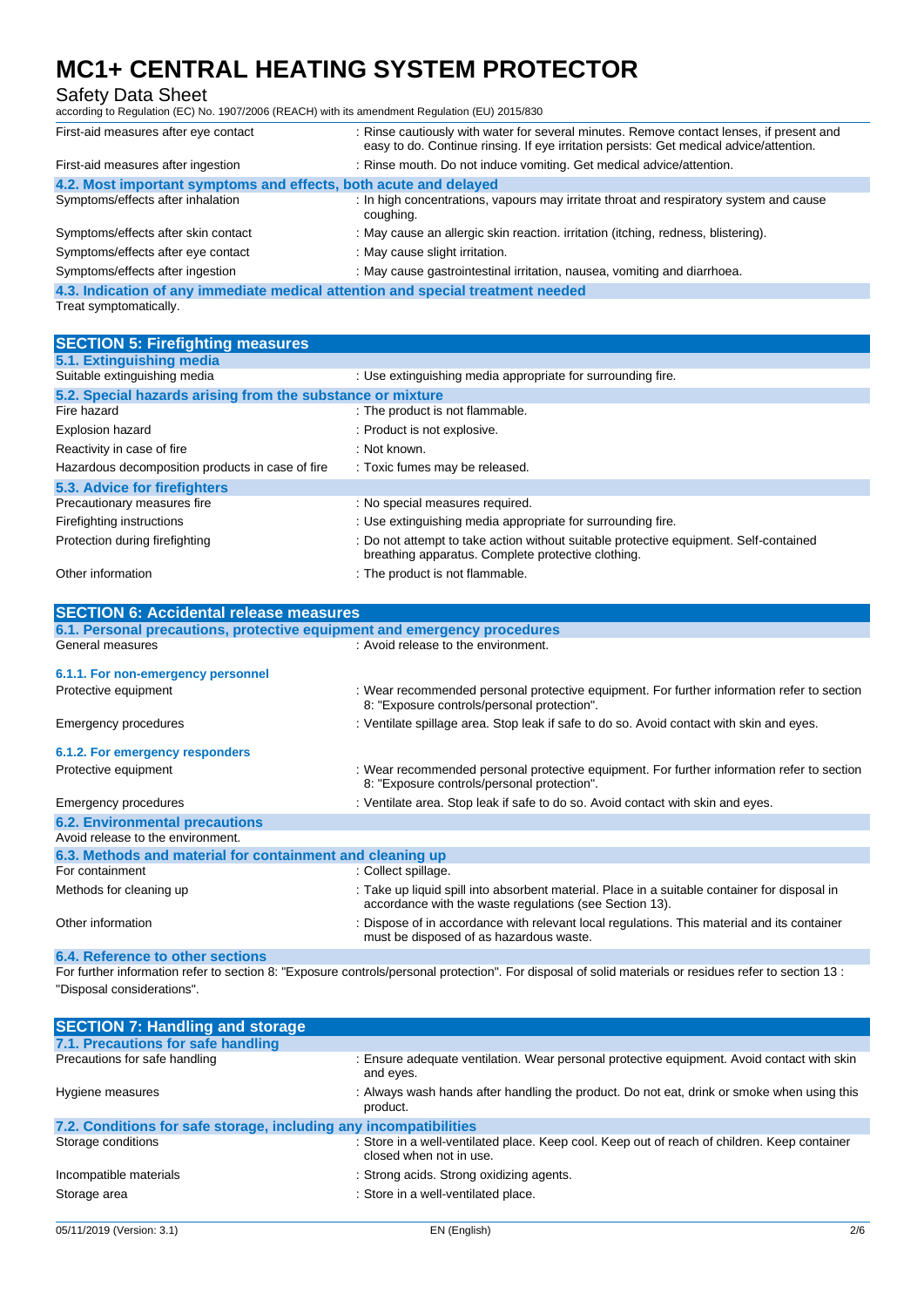## Safety Data Sheet

according to Regulation (EC) No. 1907/2006 (REACH) with its amendment Regulation (EU) 2015/830

| Special rules on packaging | : Keep only in original container. |  |
|----------------------------|------------------------------------|--|
| 7.3. Specific end use(s)   |                                    |  |

No special requirements.

| <b>SECTION 8: Exposure controls/personal protection</b> |                                                                                          |
|---------------------------------------------------------|------------------------------------------------------------------------------------------|
| <b>8.1. Control parameters</b>                          |                                                                                          |
| Propylene glycol (57-55-6)                              |                                                                                          |
| <b>United Kingdom - Occupational Exposure Limits</b>    |                                                                                          |
| Local name                                              | Propane-1,2-diol                                                                         |
| WEL TWA (mg/m <sup>3</sup> )                            | 10 mg/m <sup>3</sup> particulates<br>474 mg/m <sup>3</sup> total vapour and particulates |
| WEL TWA (ppm)                                           | 150 ppm total vapour and particulates                                                    |
| Regulatory reference                                    | EH40/2005 (Third edition, 2018). HSE                                                     |
| $\sim$ $\sim$ $\sim$                                    |                                                                                          |

#### **8.2. Exposure controls**

#### **Appropriate engineering controls:**

Ensure adequate ventilation.

### **Personal protective equipment:**

Gloves. Safety glasses.

#### **Materials for protective clothing:**

Wear suitable working clothes

#### **Hand protection:**

Protective gloves. Chemical resistant gloves (according to European standard NF EN 374 or equivalent)

#### **Eye protection:**

Safety glasses with side shields. The eye protection to be used must comply with the specifications of EC directive 89/686/EEC and the resultant standard EN 166.

#### **Skin and body protection:**

Wear suitable protective clothing

#### **Respiratory protection:**

No specific recommendation made, but respiratory protection may still be required under exceptional circumstances when excessive air contamination exists.

#### **Personal protective equipment symbol(s):**



#### **Environmental exposure controls:**

Avoid release to the environment.

#### **Consumer exposure controls:**

Observe the label precautions. Use as directed on label.

| <b>SECTION 9: Physical and chemical properties</b>         |                          |     |
|------------------------------------------------------------|--------------------------|-----|
| 9.1. Information on basic physical and chemical properties |                          |     |
| Physical state                                             | : Liquid                 |     |
| Colour                                                     | : Pale yellow to yellow. |     |
| Odour                                                      | $:$ mild.                |     |
| Odour threshold                                            | : No data available      |     |
| рH                                                         | $: 7.5 - 8.2$            |     |
| Relative evaporation rate (butylacetate=1)                 | : No data available      |     |
| Melting point                                              | : Not applicable         |     |
| Freezing point                                             | : No data available      |     |
| Boiling point                                              | : No data available      |     |
| Flash point                                                | : No data available      |     |
| 05/11/2019 (Version: 3.1)                                  | EN (English)             | 3/6 |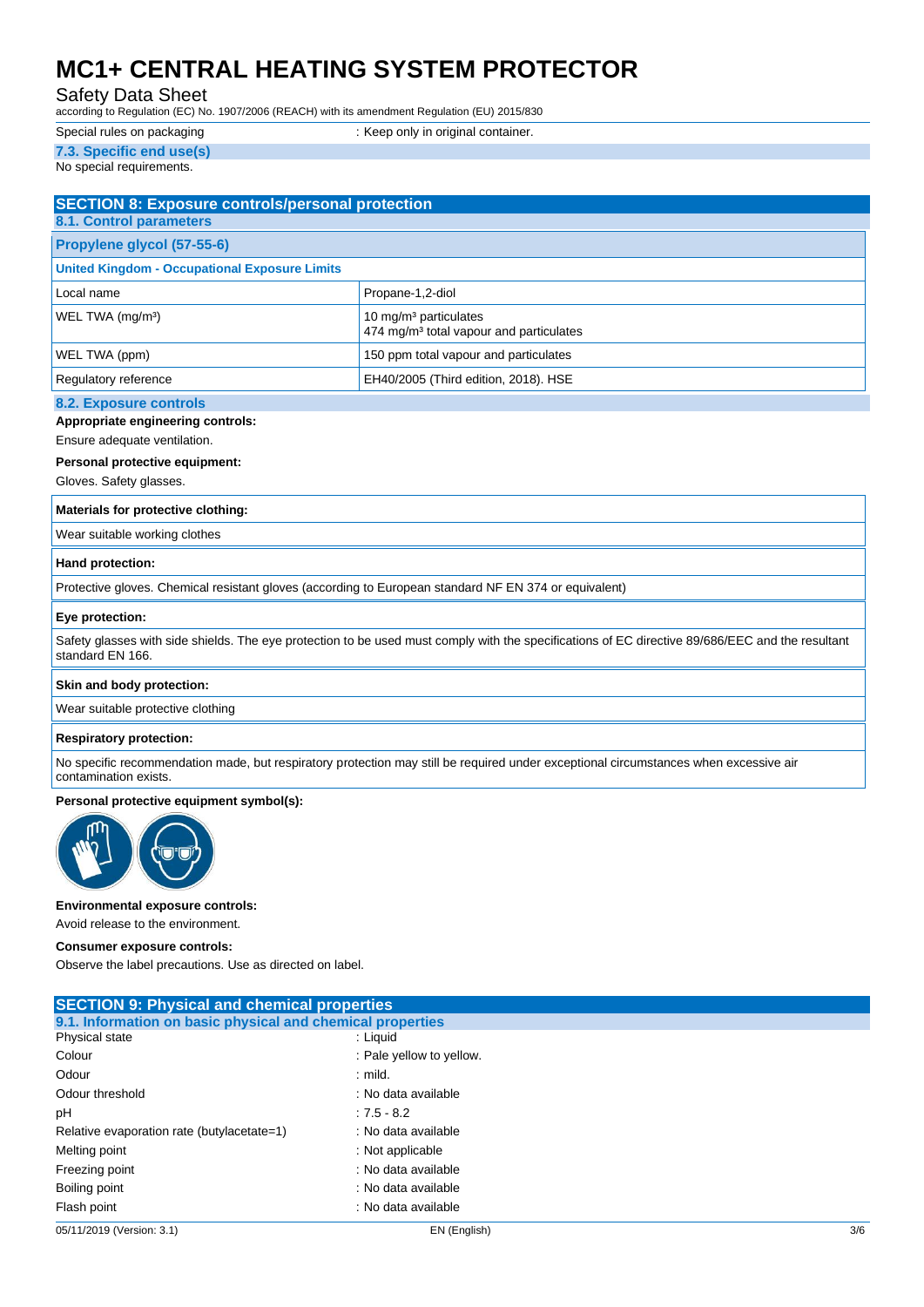## Safety Data Sheet

according to Regulation (EC) No. 1907/2006 (REACH) with its amendment Regulation (EU) 2015/830

| Auto-ignition temperature        | : No data available                                                                                                                          |
|----------------------------------|----------------------------------------------------------------------------------------------------------------------------------------------|
| Decomposition temperature        | : No data available                                                                                                                          |
| Flammability (solid, gas)        | : Not applicable                                                                                                                             |
| Vapour pressure                  | : No data available                                                                                                                          |
| Relative vapour density at 20 °C | : No data available                                                                                                                          |
| Relative density                 | $: 1.06 - 1.15$                                                                                                                              |
| Solubility                       | : Miscible.                                                                                                                                  |
| Log Pow                          | : No data available                                                                                                                          |
| Viscosity, kinematic             | : No data available                                                                                                                          |
| Viscosity, dynamic               | : No data available                                                                                                                          |
| <b>Explosive properties</b>      | : Product is not explosive.                                                                                                                  |
| Oxidising properties             | : Oxidising liquids Not applicable.                                                                                                          |
| <b>Explosive limits</b>          | : No data available                                                                                                                          |
| 9.2. Other information           |                                                                                                                                              |
| VOC content                      | : According to Swiss ordinance 814.018, we certify that the product mentioned above does<br>not contain any Volatile Organic Compounds (VOC) |

| <b>SECTION 10: Stability and reactivity</b>                                                          |
|------------------------------------------------------------------------------------------------------|
| <b>10.1. Reactivity</b>                                                                              |
| The product is non-reactive under normal conditions of use, storage and transport.                   |
| <b>10.2. Chemical stability</b>                                                                      |
| Stable under normal conditions.                                                                      |
| 10.3. Possibility of hazardous reactions                                                             |
| No dangerous reactions known under normal conditions of use.                                         |
| 10.4. Conditions to avoid                                                                            |
| None under recommended storage and handling conditions (see section 7).                              |
| 10.5. Incompatible materials                                                                         |
| Strong acids. Strong oxidizing agents.                                                               |
| 10.6. Hazardous decomposition products                                                               |
| Under normal conditions of storage and use, hazardous decomposition products should not be produced. |

| <b>SECTION 11: Toxicological information</b> |                  |  |
|----------------------------------------------|------------------|--|
| 11.1. Information on toxicological effects   |                  |  |
| Acute toxicity (oral)                        | : Not classified |  |
| Acute toxicity (dermal)                      | : Not classified |  |
| Acute toxicity (inhalation)                  | : Not classified |  |
| Skin corrosion/irritation                    | : Not classified |  |
|                                              | pH: 7.5 - 8.2    |  |
| Serious eye damage/irritation                | : Not classified |  |
|                                              | pH: 7.5 - 8.2    |  |
| Respiratory or skin sensitisation            | : Not classified |  |
| Germ cell mutagenicity                       | : Not classified |  |
| Carcinogenicity                              | : Not classified |  |
| Reproductive toxicity                        | : Not classified |  |
| STOT-single exposure                         | : Not classified |  |
| STOT-repeated exposure                       | : Not classified |  |
| Aspiration hazard                            | : Not classified |  |

| <b>SECTION 12: Ecological information</b>                    |                                                                                                                            |
|--------------------------------------------------------------|----------------------------------------------------------------------------------------------------------------------------|
| 12.1. Toxicity                                               |                                                                                                                            |
| Ecology - general                                            | : The product is not considered harmful to aquatic organisms nor to cause long-term<br>adverse effects in the environment. |
| Ecology - water                                              | : The product does not have any known adverse effect on the tested aguatic organisms.                                      |
| Hazardous to the aquatic environment, short-term<br>(acute)  | : Not classified                                                                                                           |
| Hazardous to the aquatic environment, long-term<br>(chronic) | : Not classified                                                                                                           |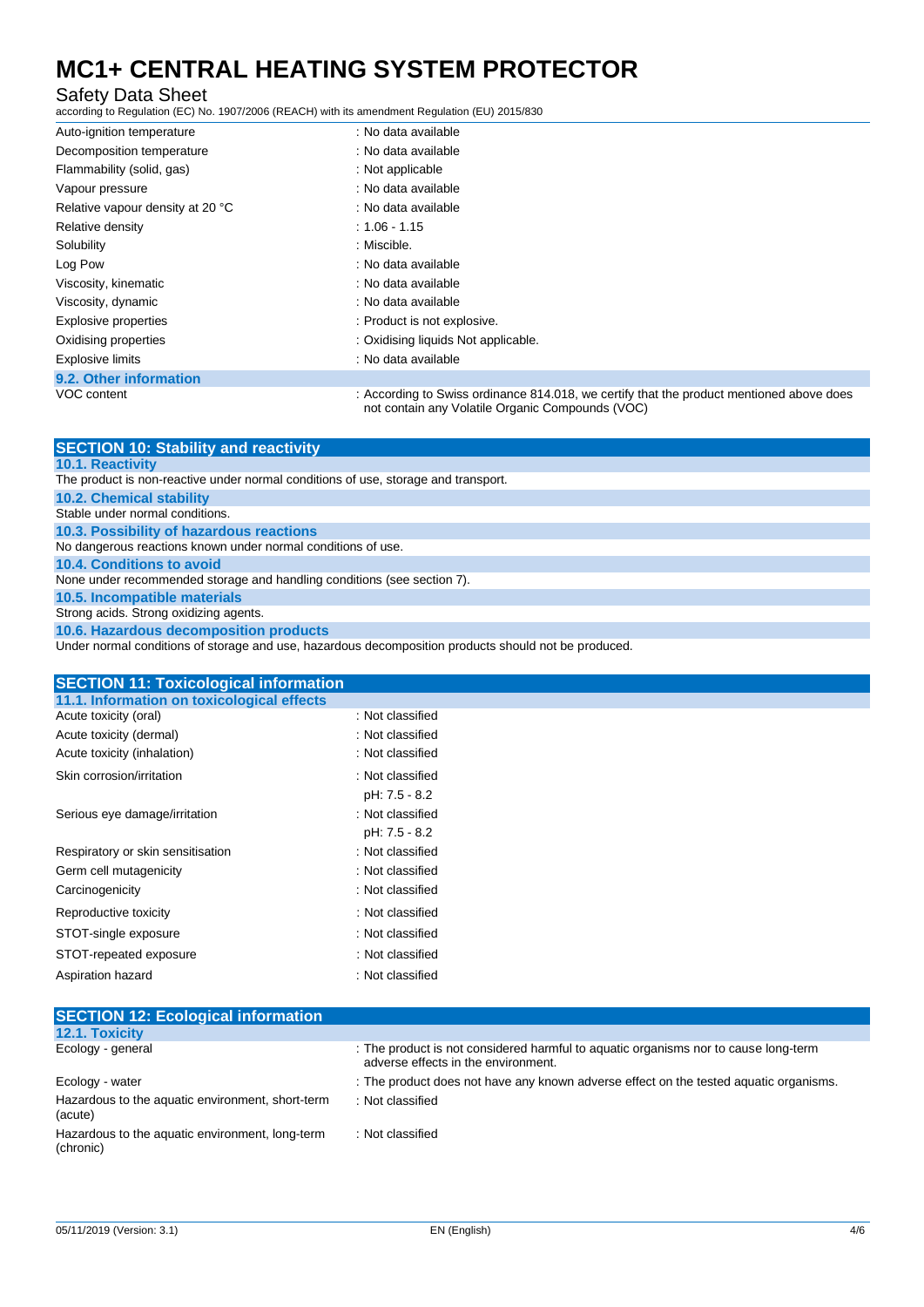## Safety Data Sheet

according to Regulation (EC) No. 1907/2006 (REACH) with its amendment Regulation (EU) 2015/830

| 12.2. Persistence and degradability          |                          |  |
|----------------------------------------------|--------------------------|--|
| <b>MC1+ CENTRAL HEATING SYSTEM PROTECTOR</b> |                          |  |
| Persistence and degradability                | No data available.       |  |
| 12.3. Bioaccumulative potential              |                          |  |
| <b>MC1+ CENTRAL HEATING SYSTEM PROTECTOR</b> |                          |  |
| Bioaccumulative potential                    | No data available.       |  |
| 12.4. Mobility in soil                       |                          |  |
| <b>MC1+ CENTRAL HEATING SYSTEM PROTECTOR</b> |                          |  |
| Ecology - soil                               | Miscible with water.     |  |
| 12.5. Results of PBT and vPvB assessment     |                          |  |
| No additional information available          |                          |  |
| 12.6. Other adverse effects                  |                          |  |
| Other adverse effects                        | : None known.            |  |
| Additional information                       | : No other effects known |  |

| <b>SECTION 13: Disposal considerations</b> |                                                                                                                                                                  |
|--------------------------------------------|------------------------------------------------------------------------------------------------------------------------------------------------------------------|
| 13.1. Waste treatment methods              |                                                                                                                                                                  |
| Regional legislation (waste)               | : Disposal must be done according to official regulations.                                                                                                       |
| Waste treatment methods                    | : Dispose of contents/container in accordance with licensed collector's sorting instructions.                                                                    |
| Product/Packaging disposal recommendations | : Dispose of contents/container to hazardous or special waste collection point, in accordance<br>with local, regional, national and/or international regulation. |

#### **SECTION 14: Transport information** In accordance with ADR / RID / IMDG / IATA / ADN

| III accoluatice with ADR / RID / INIDG / IATA / ADN |                |                |                |                |  |
|-----------------------------------------------------|----------------|----------------|----------------|----------------|--|
| <b>ADR</b>                                          | <b>IMDG</b>    | <b>IATA</b>    | <b>ADN</b>     | <b>RID</b>     |  |
| 14.1. UN number                                     |                |                |                |                |  |
| Not applicable                                      | Not applicable | Not applicable | Not applicable | Not applicable |  |
| 14.2. UN proper shipping name                       |                |                |                |                |  |
| Not applicable                                      | Not applicable | Not applicable | Not applicable | Not applicable |  |
| 14.3. Transport hazard class(es)                    |                |                |                |                |  |
| Not applicable                                      | Not applicable | Not applicable | Not applicable | Not applicable |  |
| 14.4. Packing group                                 |                |                |                |                |  |
| Not applicable                                      | Not applicable | Not applicable | Not applicable | Not applicable |  |
| 14.5. Environmental hazards                         |                |                |                |                |  |
| Not applicable                                      | Not applicable | Not applicable | Not applicable | Not applicable |  |
| No supplementary information available              |                |                |                |                |  |
| 14.6. Special precautions for user                  |                |                |                |                |  |
| <b>Overland transport</b>                           |                |                |                |                |  |
| Not applicable                                      |                |                |                |                |  |
| <b>Transport by sea</b>                             |                |                |                |                |  |

Not applicable

**Air transport**

Not applicable

**Inland waterway transport**

Not applicable

**Rail transport**

Not applicable

**14.7. Transport in bulk according to Annex II of Marpol and the IBC Code**

Not applicable